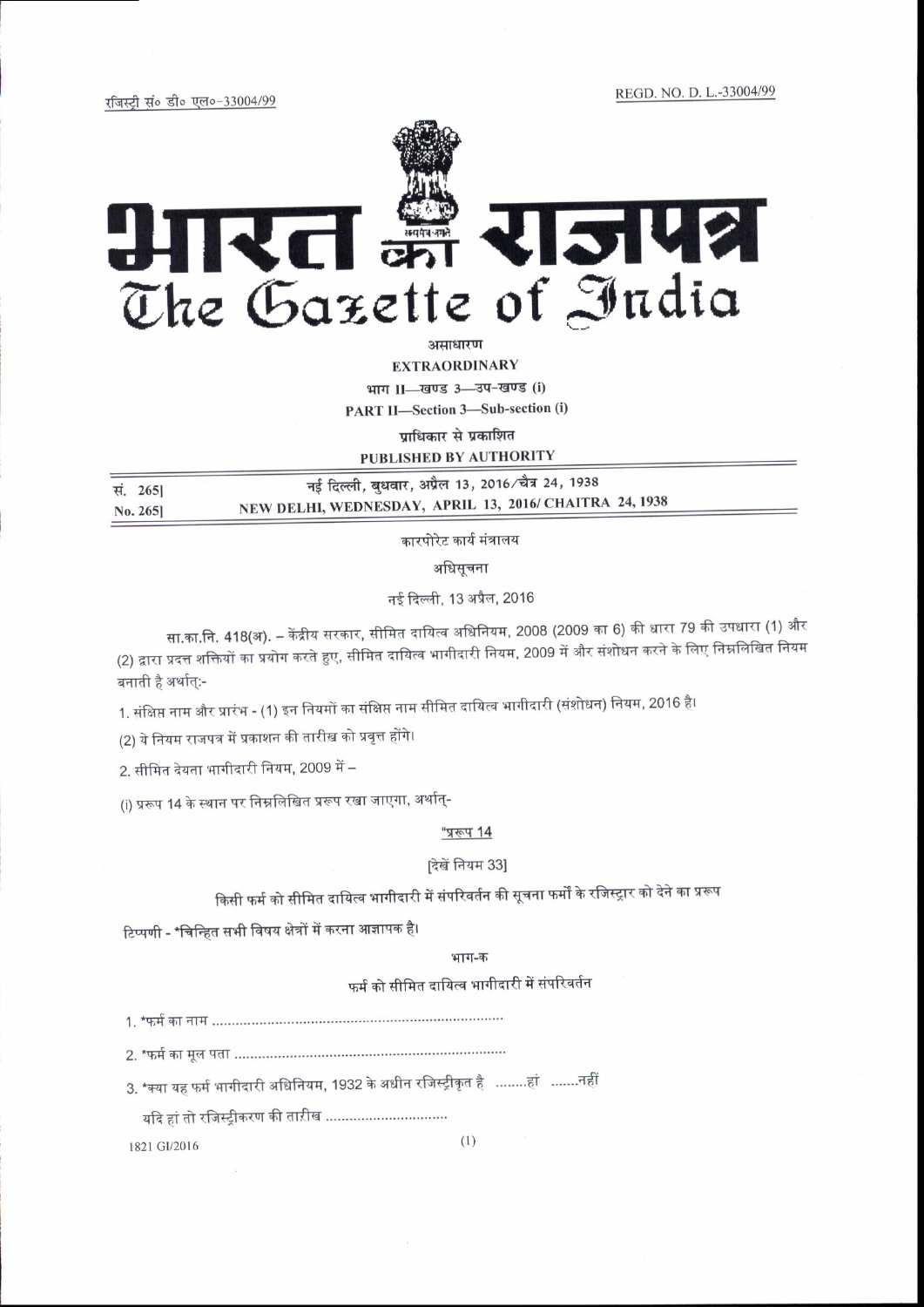| यदि नहीं तो क्या यह फर्म किसी अन्य विधि के अधीन रजिस्ट्रीकृत है हां    नहीं      |
|----------------------------------------------------------------------------------|
|                                                                                  |
|                                                                                  |
|                                                                                  |
| भाग-ख                                                                            |
| सीमित दायित्व भागीदारी की विशिष्टियां जिनमें उपर्युक्त फर्म संपरिवर्तित की गई है |
|                                                                                  |
|                                                                                  |
|                                                                                  |
| 4. *रजिस्ट्रीकृत कार्यालय का पता                                                 |
|                                                                                  |
|                                                                                  |
|                                                                                  |
|                                                                                  |
|                                                                                  |
|                                                                                  |
|                                                                                  |
| संलग्नक                                                                          |
| 1. सीमित देयता भागीदारी के निगमन प्रमाणपत्र की प्रति                             |
| 2. वैकल्पिक संलग्नक, यदि हों                                                     |
| *प्रमाणपत्र                                                                      |
| भागीदार<br>मैं                                                                   |
| एतद्द्वारा<br>(एलएलपी<br>नाम)<br>का<br>को<br>(संपरिवर्तन पूर्व फर्म का नाम)      |
|                                                                                  |
|                                                                                  |
|                                                                                  |
|                                                                                  |
|                                                                                  |
|                                                                                  |

[फा.सं. 2/15/2014-सीएल.V]

अमरदीप सिंह भाटिया, संयुक्त सचिव